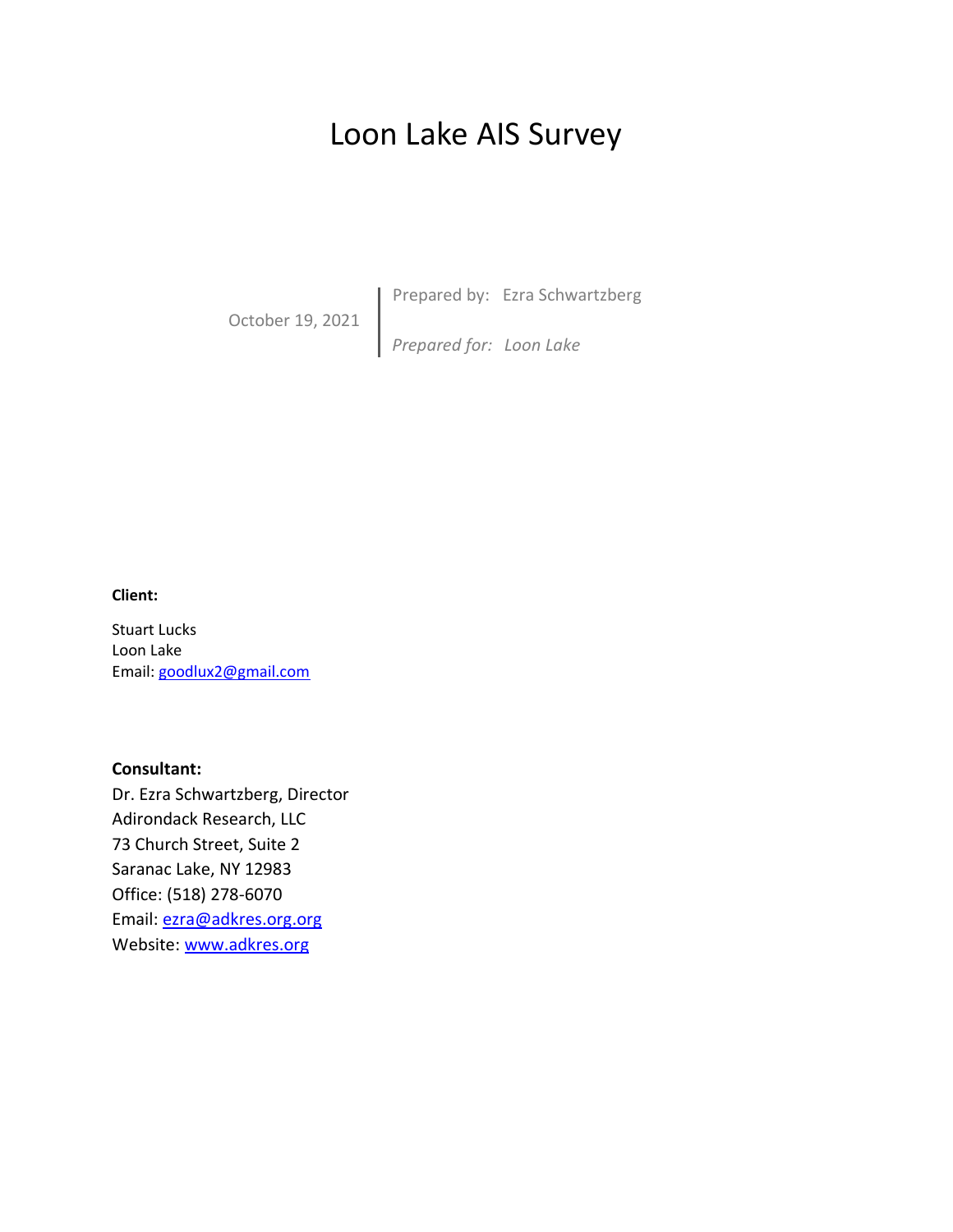## Overview:

The purpose of this monitoring effort was to fully inspect and survey the areas of the lake that are most at risk to invasive species establishment. By carrying out these surveys the crews ensured that the waterbody is currently free of invasive species. Our crew also collected generalized data on native species presence on the waterbody. In the case that any invasive species was found our crew would have mapped out any and all invasive plant beds.

# Methods

Below is a description of the survey methods used while surveying your lake. We've included a brief description of the equipment used, our cleaning procedure for all of our equipment before accessing your lake, and a description of our survey techniques.

### **Equipment**

Equipment used while completing the Aquatic Invasive Species (AIS) survey of the lake consisted of double-sided rakes for collecting plan samples from under the water, an iPad 4 mini for data collection, a motor boat(s) or canoe(s), a Lowrance HDS 7 Live sonar unity with transducer, and Bluetooth GPS antennas (Garmin GLO) for increased accuracy of our travel path as well as any delineation of invasive plants beds (if found). All data and observations were recorded using ESRI's Collector for ArcGIS application. Surveys were attempted by motorboat(s) when possible, and when not possible, by canoe(s).

### **Cleaning**

As our team is frequently moving from one water body to another, specific precautionary measures were taken to ensure that all equipment used was decontaminated and free of AIS. To ensure that all equipment was free of AIS, we thoroughly washed and decontaminated all of our equipment at one of the Adirondack AIS Prevention Program's free boat wash and decontamination stations. High pressure hot water was used at these sites to ensure that no AIS spread via equipment.

### **Monitoring Techniques**

While out on the waterbody our crew focused on surveying the littoral zones around the lake for aquatic plants. The littoral zone typically encompasses the area from shoreline to a depth of about 15 feet. The team surveyed the littoral zone in a zig-zag pattern searching for plant beds employing both visual observation and regular rack tosses informed by sonar output. The sonar guidance allowed us to sample areas with plant growth more than sandy or otherwise bare areas of lake bottom. All plants retrieved by rake toss or seen by visual inspection were identified to the best of our abilities (usually to the species level, but sometimes to genus). Both native and invasive plants found are identified using the "Maine Field Guide to Invasive Aquatic Plants and their common native look-alikes" By Lake Stewards of Maine.

If an AIS infestation was discovered an occurrence point was dropped in ESRI Collector and the entire bed would have been mapped out with an assessment polygon. The occurrence point contains information such as the date, who made the observation, and the species. After the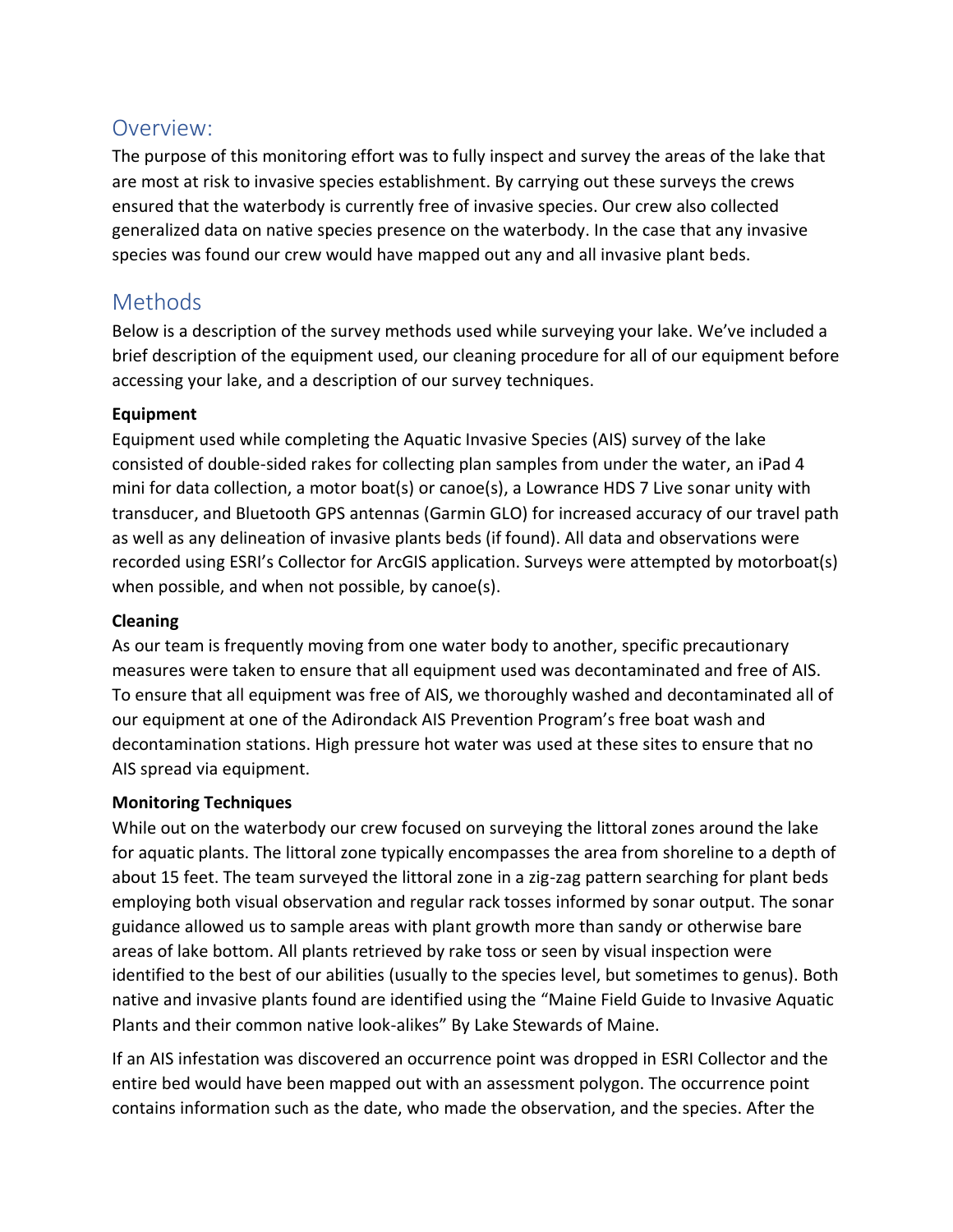occurrence point gets collected and assessment polygon would be mapped out by circumnavigating the exterior of the plant bed while recording our position with GPS. Based upon how much AIS was observed on the rake toss a percent cover of the invasive plant bed is assigned to each assessment polygon. As the assessment polygon and occurrence points are marked with GPS points changes in acreage, percent cover and placement in the waterbody can be tracked over time.

Invasive plant species (if found) and native species that were discovered over the course of the survey were identified, recorded and noted in the Results section of this report.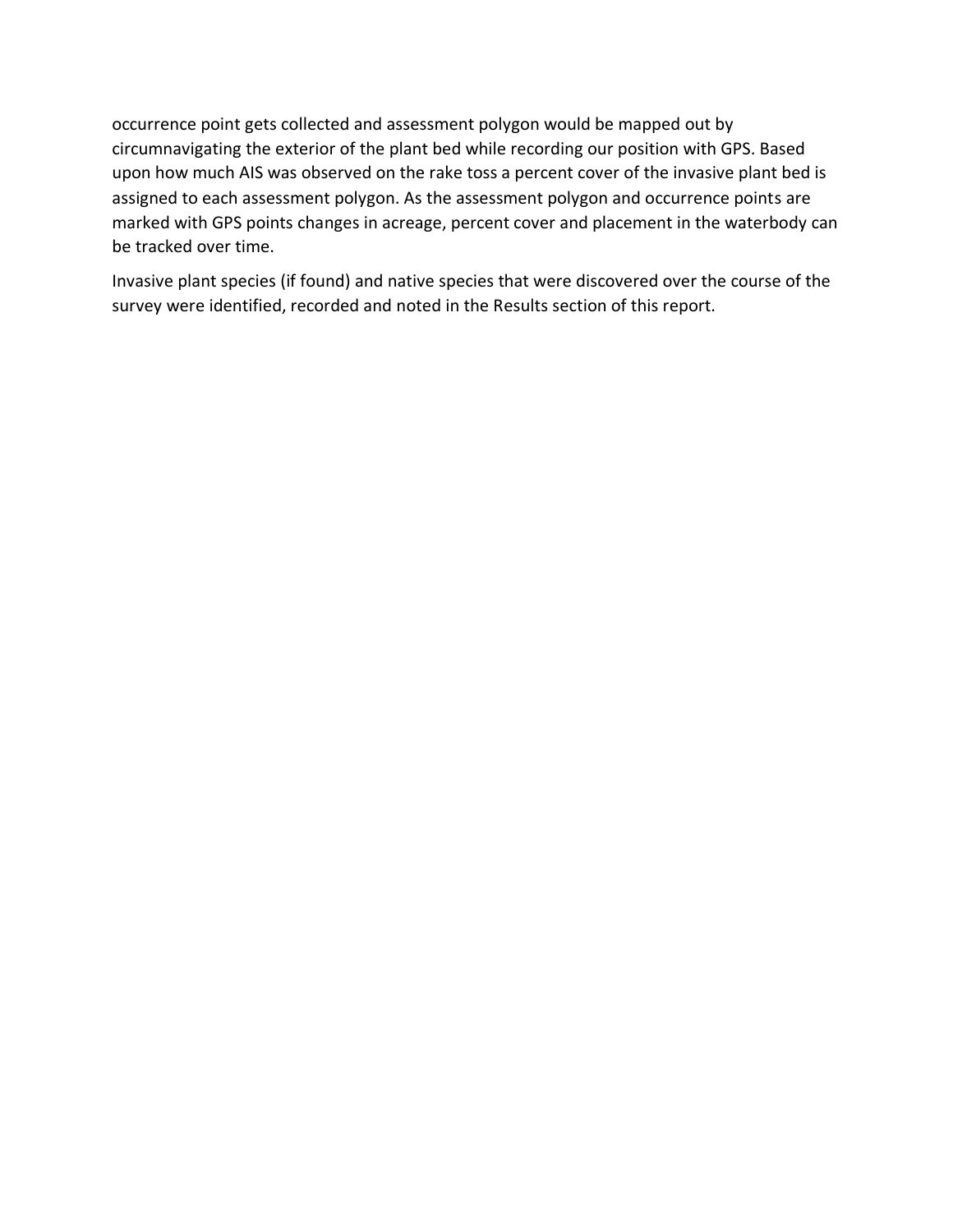# Results

**Loon Lake Survey Date:** 7/9/2021 **Last Surveyed:** 2020 **Survey Team:** P. Bly, T. Firkins, M. Privee, and T. Murphy

#### **Lake Description**

Loon Lake is a 355-acre lake, located in the hamlet of Loon Lake, found 28-miles northeast of Saranac Lake. It has 8.3 miles of shoreline and is located in Franklin County and within the St Lawrence River Watershed. The team launched two motorboats from the southern end of the lake via private launch located off Blue Spruce Road. The weather was mostly sunny with some cloud cover

#### **Aquatic Invasive Plant Presence**

No invasive plants were detected.

#### **Native Plant Biota**

Comprehensive surveys of all native plants found within the lake were recorded. Native plants detected included: *Potamogeton corodata* (Pickerel weed), *Brasenia schreberi* (water shield), *Nophar advena (*Spatterdock), *Sparganuim angustifolium* (Narrow-leaf bur-reed), *Potamogeton amplifeius (*large-leaf pondweed), *Potamogeton natans (*floating-leaf pondweed), *Nymphaea alba* (White water-lily), *Zostera* (eelgrass), *Potamogeton praelongus* (white-stem pondweed)

#### **Aquatic Invasive Animal Presence**

Sediment sieves were taken to determine the presence of *Corbicula fluminea* (Asian clams). None were found.

## Mapping

The map included in this report has been created using publicly accessible data showing roads and lake boundary. If found, invasive plant beds are also shown on the included map. In addition to these data layers, we have included our survey path. This path was collected using our boat-mounted sonar unit. Raw sonar data files from our survey can be supplied to you if requested.

### Appendix

On the page following the 2021 map is a map created by Adirondack Research for Loon Lake Association in 2020. This map shows the Bathymetry collected in 2020 and informed our search patterns used in our 2021 survey.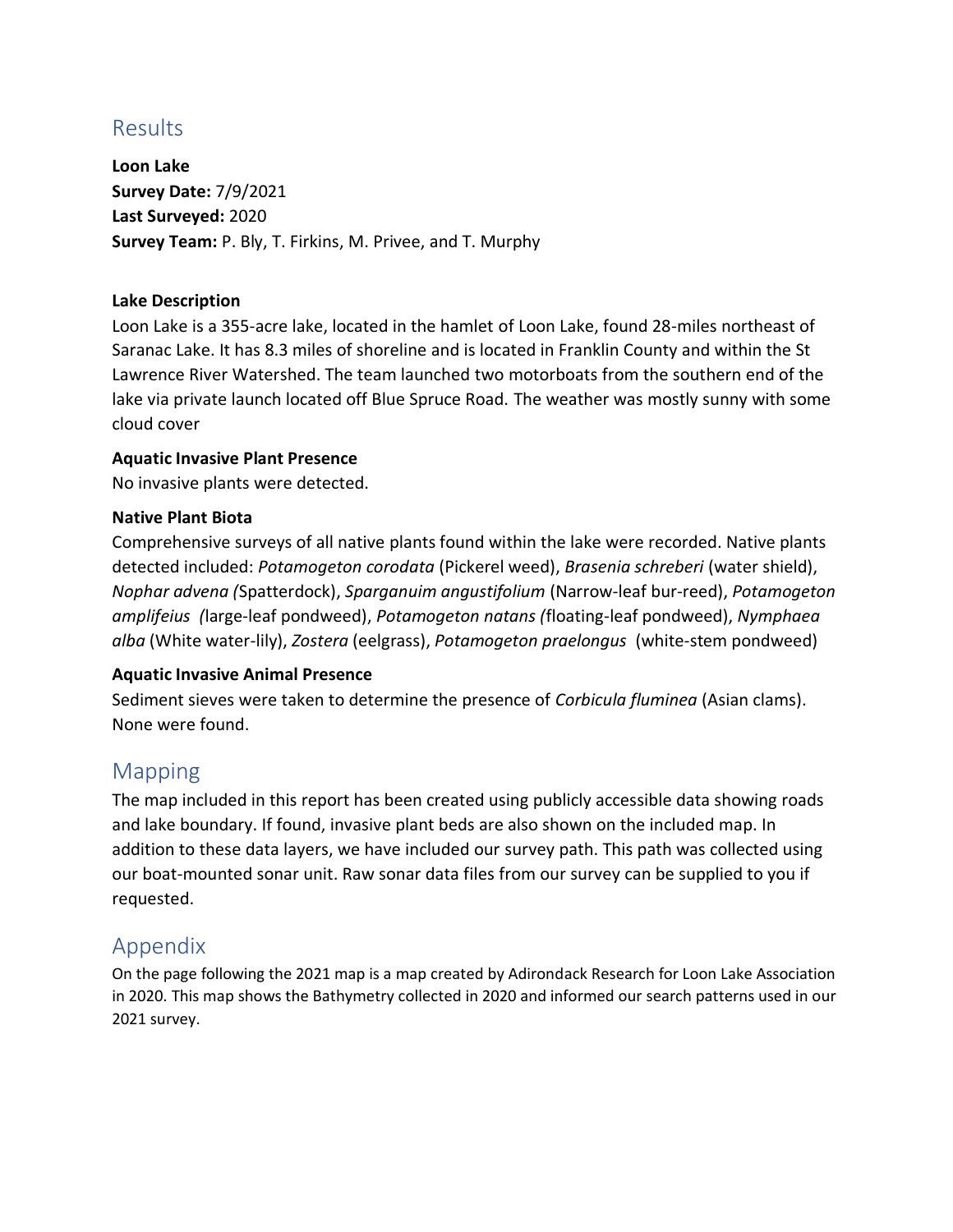